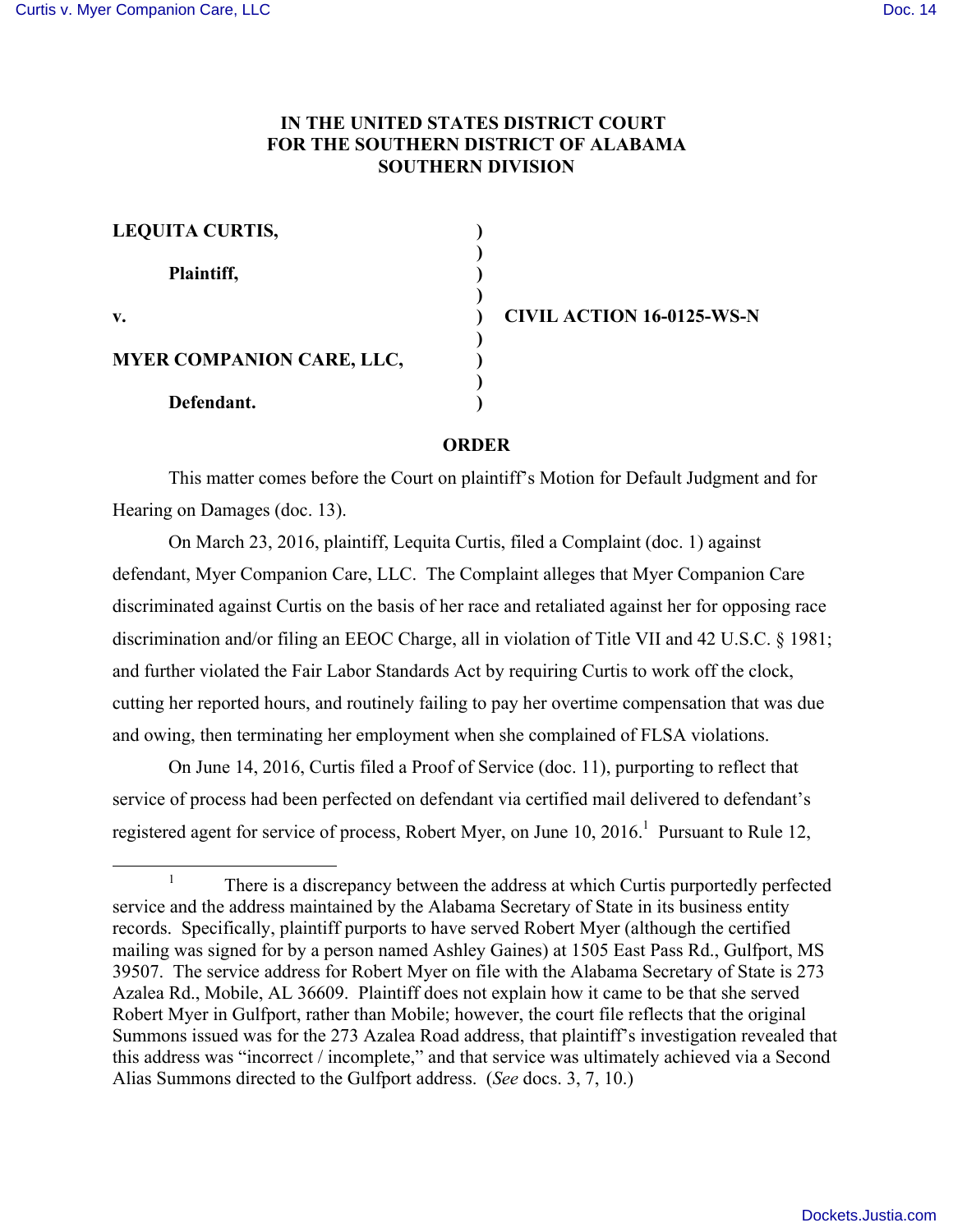Fed.R.Civ.P., and as stated on the face of the Summons, Myer Companion Care's answer or other responsive pleading was due within 21 days after service, or by no later than July 1, 2016. To date, however, defendant has failed to respond or otherwise appear in this action, despite having been summoned to do so nearly seven weeks ago. These circumstances, as reflected in the court file and/or recited on the face of Curtis's Motion, satisfy the criteria for a Clerk's Entry of Default pursuant to Rule 55(a), Fed.R.Civ.P.

That said, there is a significant technical infirmity in plaintiff's filing. In particular, plaintiff improperly conflates and combines the distinct procedures of a clerk's entry of default and a court's entry of default judgment. The law is clear that these are separate steps that should not be combined into one. *See, e.g., Ramada Franchise Systems, Inc. v. Baroda Enterprises, LLC*, 220 F.R.D. 303, 304 (N.D. Ohio 2004) ("An entry of default and a default judgment are distinct events that require separate treatment."). "First, the party seeking a default judgment must file [an application] for entry of default with the clerk of a district court by demonstrating that the opposing party has failed to answer or otherwise respond to the complaint, and, second, once the clerk has entered a default, the moving party may then seek entry of a default judgment against the defaulting party." *UMG Recordings, Inc. v. Stewart*, 461 F. Supp.2d 837, 840 (S.D. Ill. 2006); *see also Gottschalk v. City and County of San Francisco*, 964 F. Supp.2d 1147, 1165 (N.D. Cal. 2013) ("entry of default judgment is a two-step process; default judgment may be entered only upon the entry of default by the Clerk of the Court") (citation omitted); *Twist and Shout Music v. Longneck Xpress, N.P.*, 441 F. Supp.2d 782 (E.D. Tex. 2006) ("Securing a default judgment is a three-step procedure involving the defendants' default, entry of default, and a default judgment."). The point is that a clerk's entry of default must precede an application to the district judge for entry of default judgment.<sup>2</sup> Plaintiff has attempted to merge these two

 <sup>2</sup> *See, e.g., Whitesell Int'l Corp. v. Smith Jones, Inc.*, 827 F. Supp.2d 964, 967 (S.D. Iowa 2011) ("After default has been entered, a plaintiff can move for a default judgment ..."); *Christenson Media Group, Inc.*, 782 F. Supp.2d 1213, 1223 (D. Kan. 2011) ("By moving for default judgment first, plaintiff is trying to skip step one and jump to step two. A plaintiff may not seek default judgment before it has applied for entry of default."); *Virgin Records America, Inc. v. Johnson*, 441 F. Supp.2d 963, 965 (N.D. Ind. 2006) ("Entry of default must precede an entry of default judgment."); *Fairman v. Hurley*, 373 F. Supp.2d 227, 231 (W.D.N.Y. 2005) ("Without first obtaining an entry of default, plaintiff cannot obtain a default judgment from this Court."); *Sun v. United States*, 342 F. Supp.2d 1120, 1124 n. 2 (N.D. Ga. 2004) (finding motion for default judgment to be premature where plaintiff had failed to obtain entry of default, a (Continued)